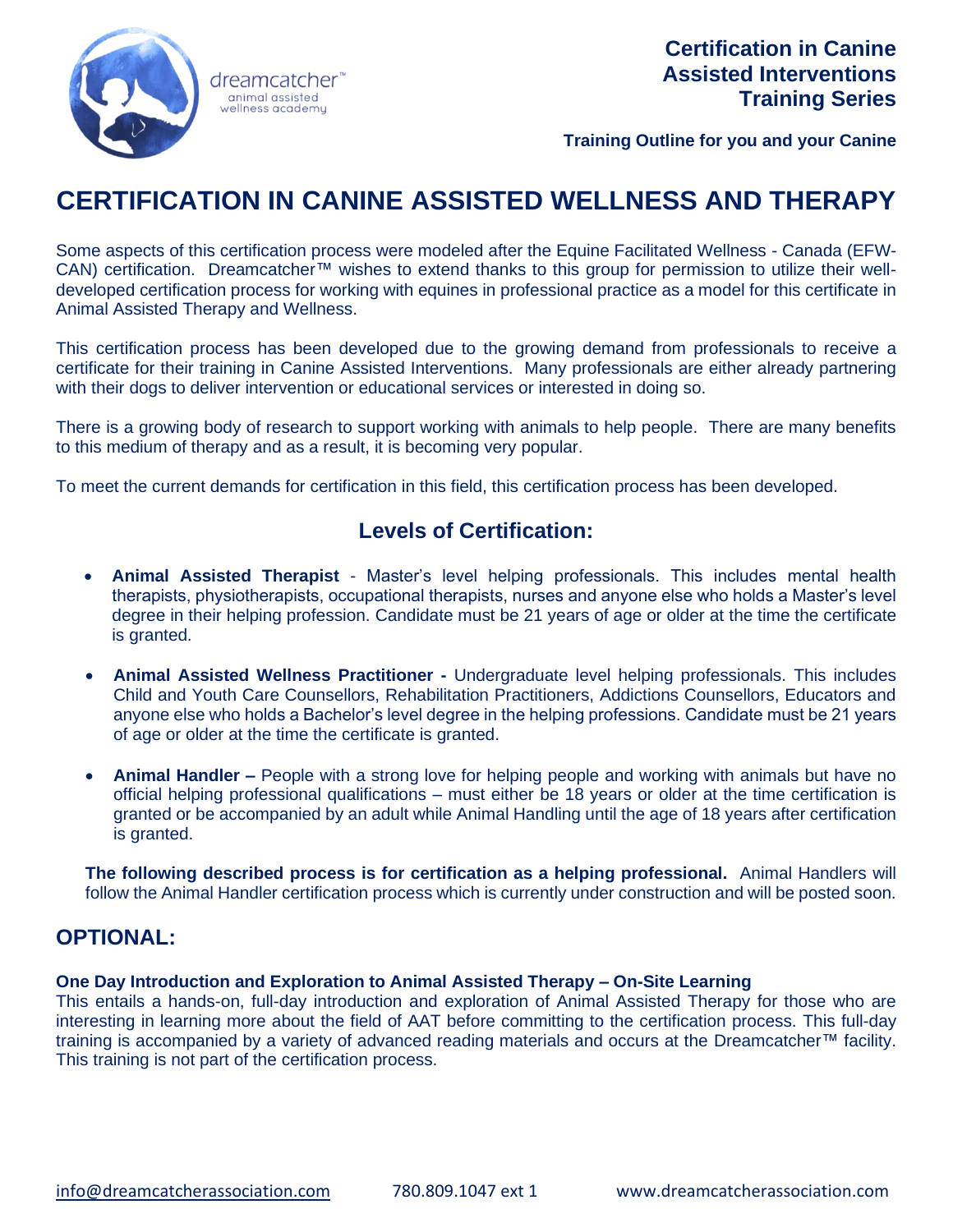

dreamcatcher animal assisted wellness academy

**Training Outline for you and your Canine**

# **Canine Trainings**

# **Canine Trainings - Part One – Prepare Your Dog for AAI (PYD)**

**Pre-requisites:** None

**Duration:** 6 weeks/1 hour per week – No Class on Holiday Weekends **Location:** Dreamcatcher Ranch

Includes Karen Pryor iClick Clicker & Wrist Band

This class is suitable for all handlers and any dog between the ages of 4 months – 10 years. It is suitable for those hoping to pursue a future in AAI as well as those who simply want a well-trained family pet. It includes 6 hours of hands-on instruction with your dog and covers basic obedience as well as more advanced behaviour training and desensitization, specifically tailored to prepare your dog to pass certification to work in the field of animal assisted interventions.

*This class is also suitable for people who may not be sure about entering the field of AAI but would like* to learn how to understand their dog and communicate clearly with him/her through positive and effective *science-based training methods. It is also recommended for anyone who may wish to have a friendly, wellbehaved pet at home and in the community.* 

## **Canine Trainings – Part Two – Public Access Skills (PAS)**

**Pre-requisites:** PYD **Duration:** 4 weeks/1 hour per week – No Class on Holiday Weekends **Location:** Dreamcatcher Ranch

This class includes 4 hours of hands-on instruction with your dog, as well as out-of-class instruction and feedback on recorded training homework. This class covers advanced obedience work and task training that your dog will need to work in AAI settings.

## **Canine Trainings – Part Three – AAI Activities (AAI)**

**Pre-requisites**: PYD, PAS **Duration:** 4 weeks/1 hour per week – No Class on Holiday Weekends **Location:** Dreamcatcher Ranch

This class includes 4 hours of hands on instruction with your dog, as well as out-of-class instruction and feedback on recorded training homework. This class covers advanced activities and interactive skills for a dog to be working within in an AAI setting.

### **Private Training and Consultation**

Private Training, Coaching, and One on One Consultation is available upon request. Please contact the office for more information.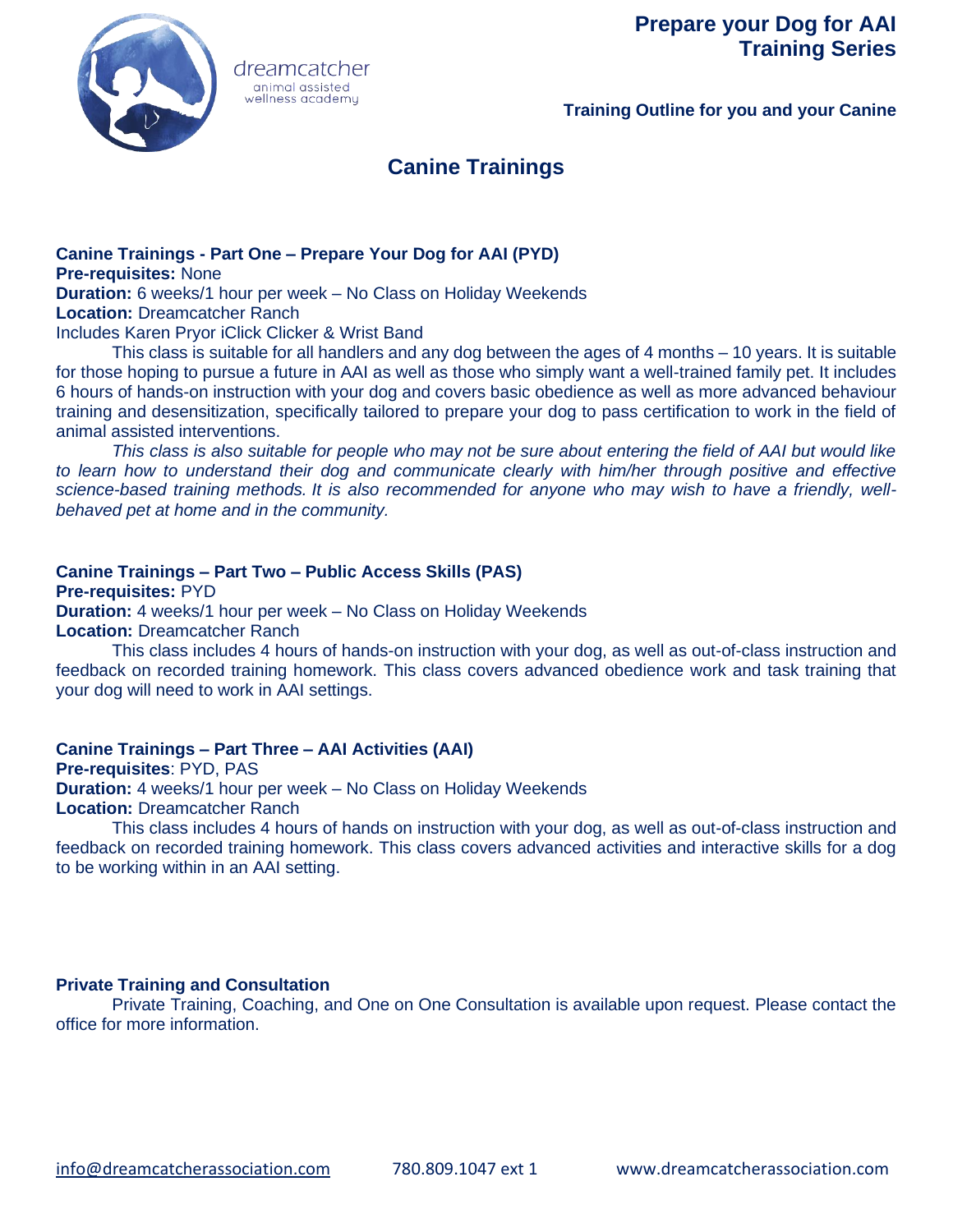

**Training Outline for you and your Canine**

# **Professional Trainings**

#### **Professional Training – Part One - Introduction and Exploration of Animal Assisted Interventions Pre-requisites:** None

**Duration:** At Students' Pace

**Location:** Distance Learning

This component of the process entails a Distance Education and Theoretical Learning aspect that is conducted online. It consists of 72 hours of learning about the theoretical and basic foundations of AAI, an overview of the research in the field and an introduction to the ethics and applications of the field. It is equivalent to a 6-credit university course.

### **Professional Training – Part Two – Law and Ethics in Animal Assisted Interventions**

**Pre-requisites:** Completed Professional Training – Part One

dreamcatcher animal assisted wellness academy

**Duration:** At Students' Pace

**Location:** Distance Learning

This course will provide interested professionals with an in-depth understanding of the ethics of Animal Assisted Interventions (AAIs) necessary for best practices in AAI. Animal assisted practitioners require a thorough understanding of animal behavior, human-animal interactions, potential animal diseases, animal screening and training processes and much more. Students will learn the ethical standards necessary to ensure safe and ethical human-animal therapeutic interactions. This component of the process entails a Distance Education and Theoretical Learning aspect that is conducted online. It consists of 36 hours and is equivalent to a 3-credit university course.

### **Professional Training – Part Three – Animals in Practice**

**Pre-requisites:** Completed Professional Training – Part One and Two **Duration:** At Students' Pace **Location:** Distance Learning

This course will provide detailed information about the many ways animals are currently being partnered with to help people and their proper titles depending on the type of work they are doing. The common species of animals typically partnered with in AAI will be discussed as well as details about their language and behavior and things you will be expected to know if partnering with them in your work. How to choose a wellness or intervention animal will be discussed as well as the process of having it screened and certified to work with you. The general ethics of handling animals in practice will be addressed. This component of the process entails a Distance Education and Theoretical Learning aspect that is conducted online. It consists of 36 hours of learning and is equivalent to a 3-credit university course.

### **Professional Training – Part Four A or B**

Students will choose between the two streams offered in Professional Training Course Part Four that best suits their profession. Part Four A – Applications of Animal Assisted Interventions in Counselling is designed for those that have chosen a career in counselling or therapeutic services. Part Four B – Applications of Animal Assisted Interventions in Education is designed for those who are working as educational professionals.

**Professional Training – Part Four A - Applications of Animal Assisted Interventions in Counselling Pre-requisites:** Qualified Helping Professional, Completed Professional Training – Part One, Two, and Three **Duration:** At Students' Pace

#### **Location:** Distance Learning

This course will provide an in-depth understanding of how to ethically and effectively integrate animals into counselling / office settings. Detailed information about the many ways animals are currently being partnered with to help people will be provided along with their proper titles depending on the type of work they are doing.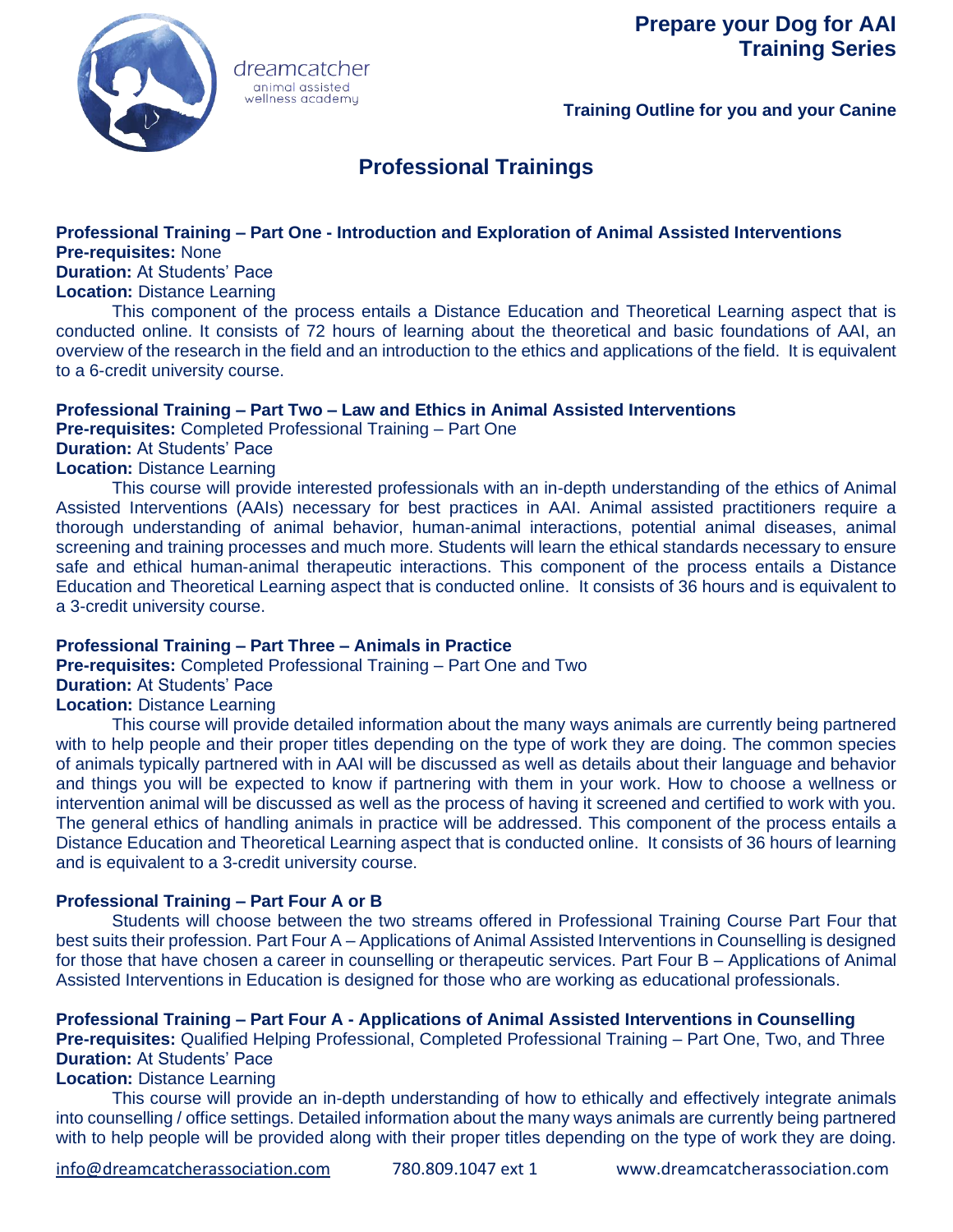

dreamcatcher animal assisted wellness academy

## **Training Outline for you and your Canine**

The models in which AAT can be practiced, their ethics and the importance of maintaining balance in the AAT environments will be discussed.

Details about how to introduce an animal into an office or counselling setting will be provided as well as how to set up an office environment and what supplies you will need to integrate your animal successfully into your office setting. Techniques and intentions of AAT will be discussed, the intricacy of matching animals to individuals or groups will be reviewed and directive and non-directive canine assisted play therapy approaches will be outlined. Students will submit a Final Project which will summarize the details of their own future or current AAT practice. This component entails a Distance Education and Theoretical Learning aspect that is conducted online. It consists of 36 hours and is equivalent to a 3-credit university course.

#### **Professional Training – Part Four B - Applications of Animal Assisted Interventions in Education**

**Pre-requisites:** Qualified Helping Professional, Completed Professional Training – Part One, Two, and Three **Duration:** At Students' Pace

#### **Location:** Distance Learning

This course will provide an in-depth understanding of how to ethically and effectively integrate animals into educational settings. The course will introduce the models in which AAI can be practiced and inform about the importance of maintaining balance in the AAI environments. It will also overview the current status of animals in schools and review the researched benefits of animals for students. A discussion of both indoor and outdoor learning environments will be held as well as a discussion for the importance of getting the administrators and educational institution on board and ways to do so. Students will submit a Final Project which will summarize the details of their own future or current AAE program. This component entails a Distance Education and Theoretical Learning aspect that is conducted online. It consists of 36 hours of learning and is equivalent to a 3 credit university course.

### **Step 5 Exploring Animal Assisted Interventions – Internship**

This is a hands-on and practical application of the learnings of the online courses. It provides a deep understanding of the concepts of the courses and demonstrates core competencies in the practice of animal assisted interventions. This is a 36-hour internship and is equivalent to a 3-credit university course. It is a three - day internship that takes place at the Dreamcatcher™ facility in Ardrossan, Alberta. On site accommodations can be rented if booked in advance.

### **Step 6 Working with Animals in Practice**

This component is comprised of either working with your own animals in your practices or attending other seminars/learnings in Animal Assisted Interventions. Time spent must be documented and signed off by the course instructor if working with your animals or signed off by approved Animal Assisted Practitioners if working within someone else's practice. The requirement is a minimum of 60 hours.

### **Step 7 – Completion of an Animal Species / Behavior Course**

This refers to undergoing a course in animal behavior to get a better understanding of animal husbandry, language, anatomy, stress signals, body language and communication, etc. This course should contain a handson animal handling component as part of its offering – 36 hours.

#### **Step 8 – Integrating Animal Assisted Intervention Practices**

This is a hands-on and practical application of the learnings of all aspects of the information attained to date. It is intended to ensure that practitioners fully understand and can implement all aspects of AAI in their chosen field as well as fully understand their scope of practice. It will consist of role-playing scenarios in the AAI mediums, incorporating all skills into practice and ensuring all ethical obligations are fully understood and adhered to. This is a 36-hour course and is equivalent to a 3-credit university course. It is a three-day internship that takes place at the Dreamcatcher™ facility in Ardrossan, Alberta. On site accommodations can be rented if booked in advance.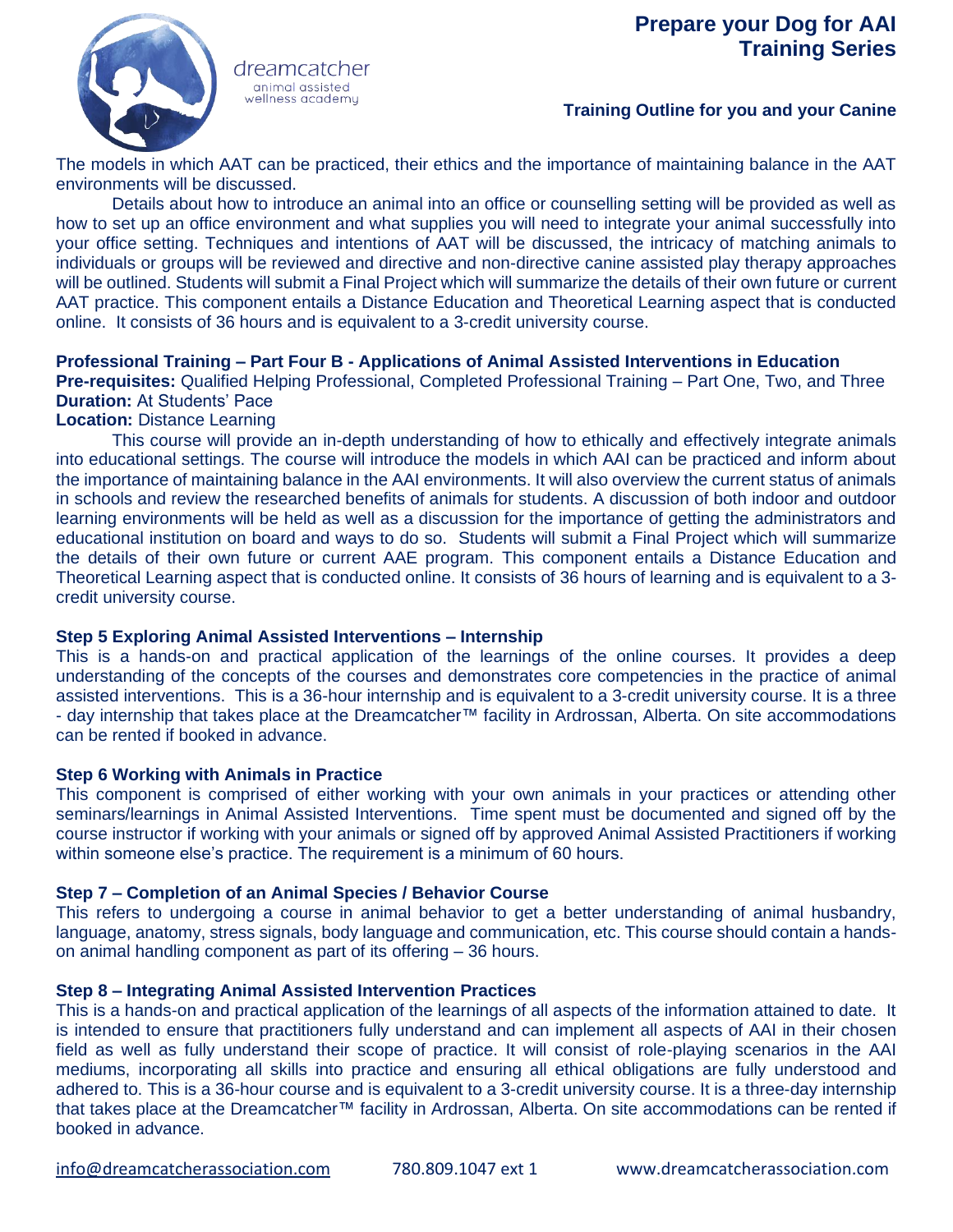

#### dreamcatcher animal assisted wellness academy

**Training Outline for you and your Canine**

## **Step 9 - Practicum Hours**

This refers to working with or under the supervision of an approved AAP. This is necessary to ensure best practices are maintained. The requirement for this practicum is 125 hours with 10 hours of direct face to face supervision. Once the supervision hours are completed, the supervisor will be responsible for recommending the supervisee for certification in AAI as well as ensuring that the Scope of Practice document is complete and accurate.

### **Before Certification is Granted, Master's level candidates must submit:**

- Proof of education and credentials in a helping profession
- Proof of professional membership in their Professional Regulatory body
- Proof of Professional and Commercial (General) Liability Insurance
- A signed and current Scope of Practice Statement

### **Undergraduate candidates must submit:**

- Proof of education and credentials in a helping profession
- A signed and current Scope of Practice Statement
- Proof of any memberships of any practice organizations they may belong to

#### **All candidates must submit:**

• Registration Form and Payment of certification fees.

### **To maintain certification, continuing education will be required. All educational courses are subject to GST.**

This certification process will qualify people to work with animal species OTHER THAN EQUINES in their practices of helping people.

# **Team Trainings – To Be Announced**

### **Team Training – Part One - Integrating Animal Assisted Intervention Practices**

**Pre-requisites:** Completed all Canine Trainings and Professional Trainings **Duration:** 3 Days

### **Location:** Dreamcatcher Ranch or abroad

This is a hands-on and practical application of the learnings of all aspects of the information attained to date. It is intended to ensure that practitioners fully understand and can implement all aspects of AAI in their chosen field as well as fully understand their scope of practice. It will consist of role playing scenarios in the AAI mediums, incorporating all skills into practice and ensuring all ethical obligations are fully understood and adhered to.

#### **Team Training – Part Two – Practicum Canines in Practice**

This component is comprised of either working with your own animals in your practices or attending other seminars/learnings in Animal Assisted Interventions. Time spent must be documented and signed off by the course instructor if working with your animals or signed off by approved Animal Assisted Practitioners if working within someone else's practice. If working within someone else's practice, this part may be combined with the Practicum Hours part below. The requirement is a minimum of 60 hours.